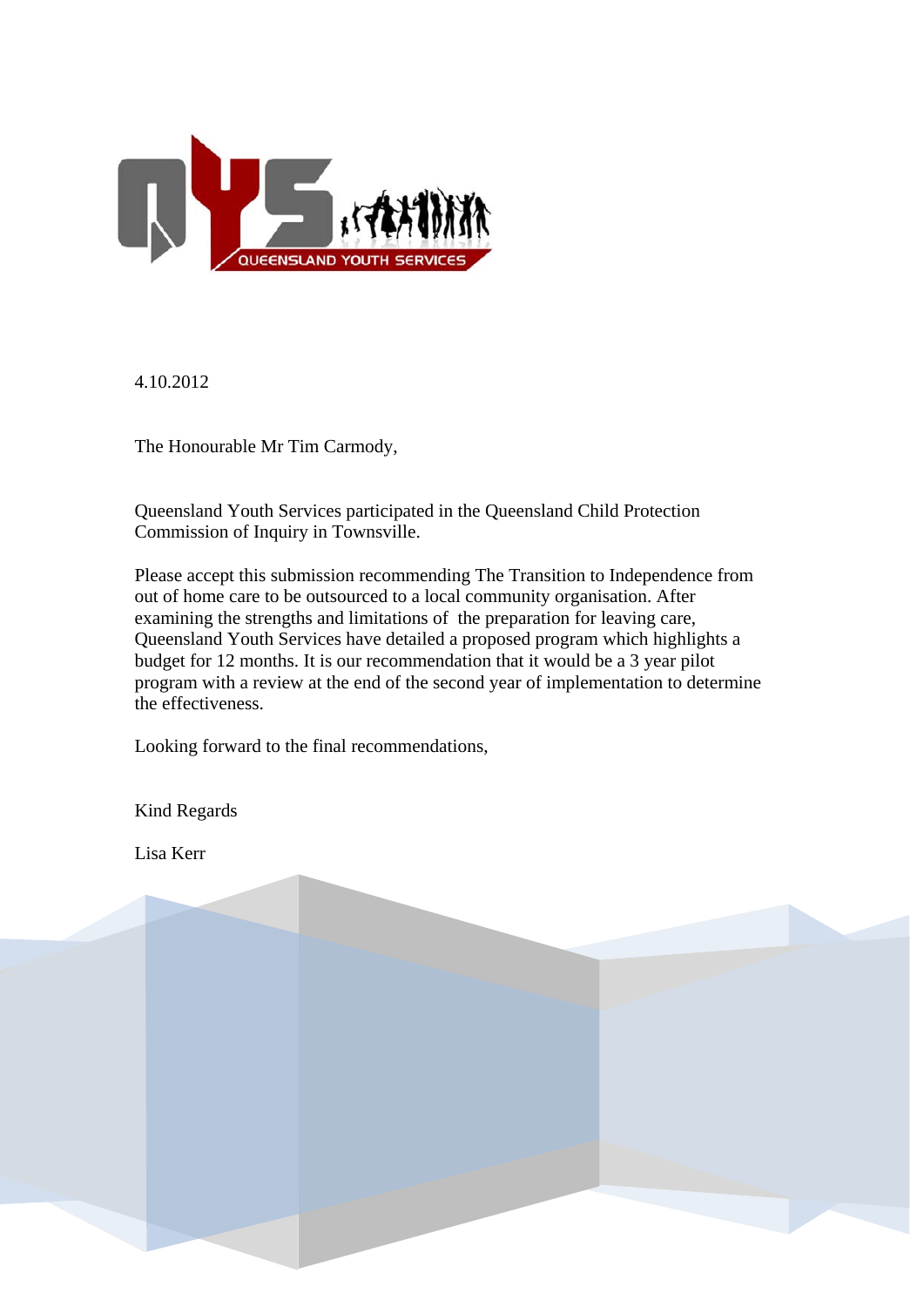

# Transition to Independence Program

Prepared by Lisa Kerr ‐ coordinator Townsville Youth Housing and Reintegration Service (YHARS)Program AND Wendy Lang – CEO Queensland Youth Services

**3rd October 2012**



*Townsville Youth Housing and Reintegration Service is a Qld Youth Services Inc. Project and an Initiative of Dept of Communities, Queensland Government* 



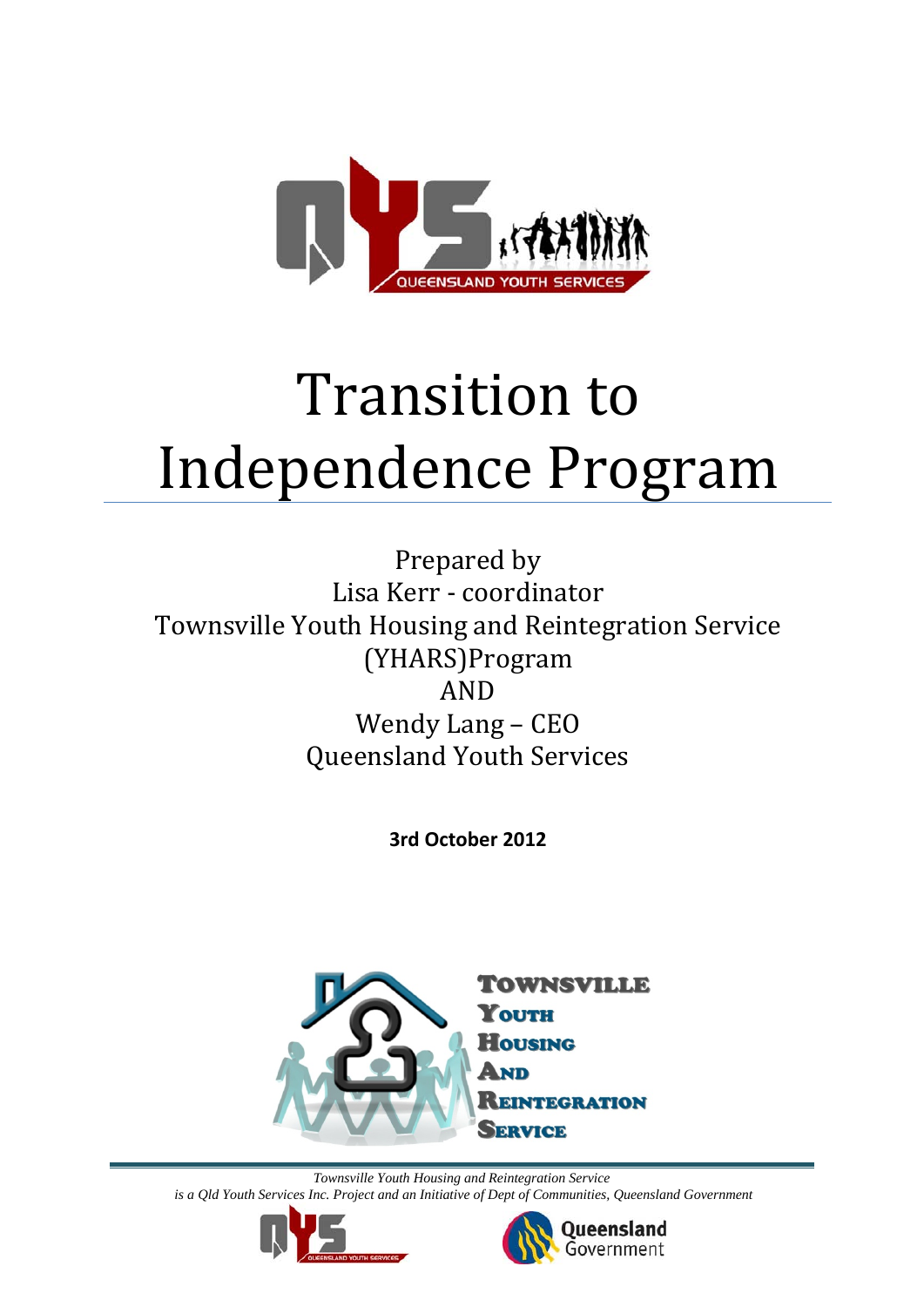

**Mobile: 0429705525 Fax: (07) 47554967 Email:** [coordinator@qldyouthservices.org.au](mailto:coordinator@qldyouthservices.org.au) [www.qldyouthservices.org.au](http://www.qldyouthservices.org.au/) **Phone: (07) 47234213 641 Ross River Road,Kirwan qld 4817**

#### **TRANSITION TO INDEPENDENCE FROM OUT OF HOME CARE**

In response to the Commissioners Child Protection Inquiry session held in Townsville on the  $24<sup>th</sup>$  and  $25<sup>th</sup>$  of September please find attached a proposal from Queensland Youth Services (QYS), regarding the Transition to Independence from Out of Home Care.

#### **Objective:**

To improve the transition to independence from out of home care, through the establishment of the Transition to Independence Program.

#### **Background**

The investment of Government and Non Government sector into the Child Protection System is significant, yet the process of young people transitioning to independence is fragmented. Young people are still experiencing negative outcomes at higher rates than their peers. For example they are more likely to be under educated, unemployed, impacted by teenage pregnancy, involved in the justice system, homeless, passive welfare dependent, affected by mental health, and substance users.

The CREATE report card (McDowell 2009) findings indicated that although the child protection system had legislation and policies in place to support the identified needs of young people, the young people were not receiving the assistance they required. Case plans developed by child safety appeared to address the supports needed; however in practice it was inadequate. This can be attributed to the Child Safety Officer (CSO) having to prioritise their case loads (too many per CSO) and are often required to respond to crisis interventions. There are approximately 150 young people between the ages of 15 to 18 transitioning from care in the Townsville Region. Reports indicate that CSO have only competed 60% to 70% of the case plans

#### **Proposal**

The purpose of this submission is to recommend to the Queensland Government a proposal to outsource the implementation and monitoring of case plans via a Transition to Independence Program to QYS in Townsville. QYS sees this as an opportunity to drive improvements in the transition phase of child protection and to assist in the Department to unify its approach to the transition to independence through a systematic process of collaboration with NGO's.

#### *Strategic Direction*

"Transitioning to Independence is a priority identified in the National Frameworks implementation Plan 2009-2012"

*Townsville Youth Housing and Reintegration Service* 

*is a Qld Youth Services Inc. Project and an Initiative of Dept of Communities, Queensland Government* 



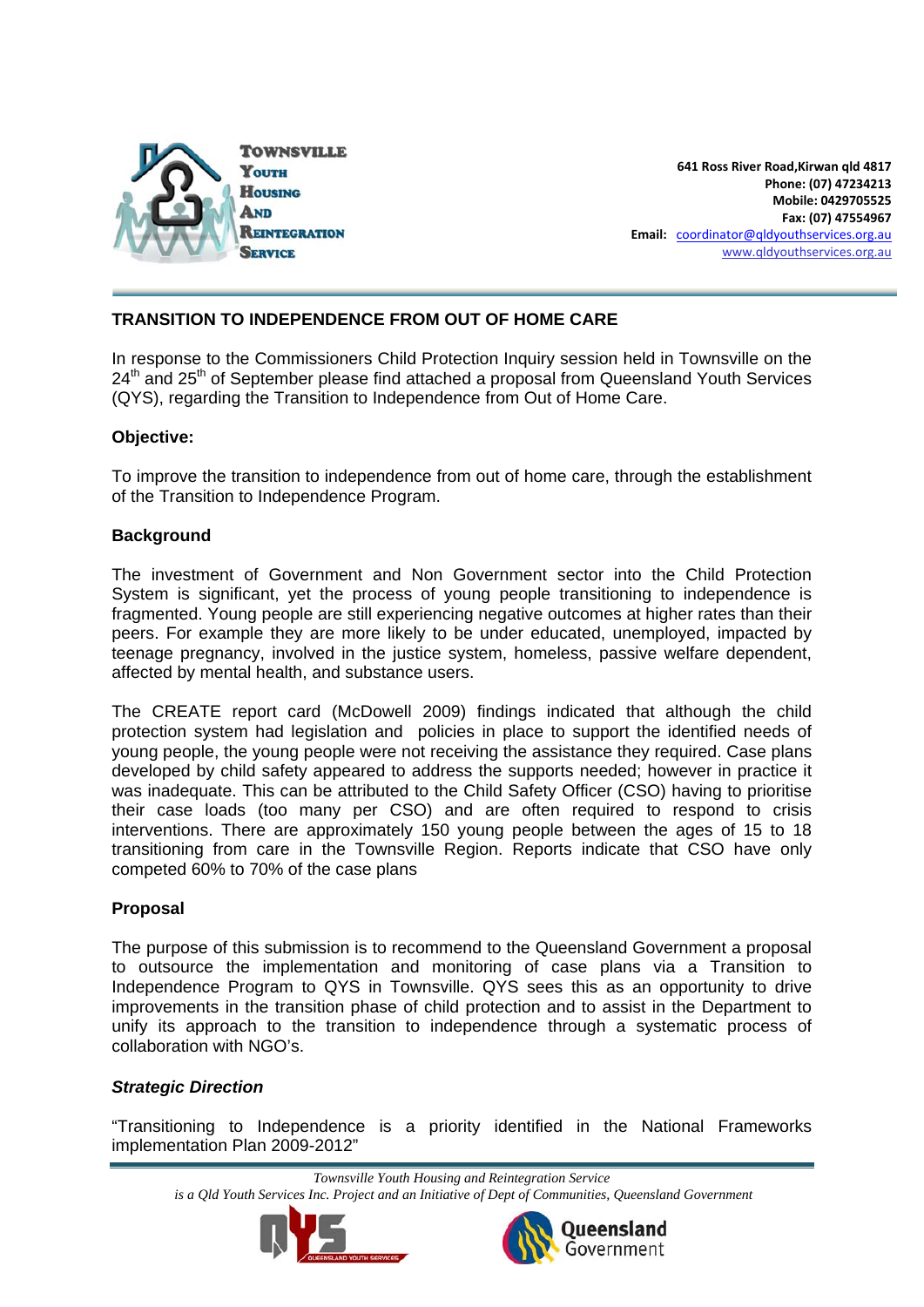- o Increasing support through Non Government organisations to assist young people leaving care to better establish their independence; and
- o Providing better support for young people as they leave care through Government initiatives.

(Commonwealth Of Australia 2009b:18)

#### *Recommended Service Standards*

- o A "Transition to Independence Framework" be developed in collaboration with relevant Government and Non Government organisations. Identifying roles and responsibilities of CSO's and the Case Managers from NGO organisations.
- o Establishment of a specialist team (a skilled workforce) who would be responsible for developing, implementing and monitoring case plans. This element of the Child Protection System to be outsourced to local community organisation. CSO's would implement and monitor the legislative responsibilities.
- o Establishment of effective communication systems between the Department and Outsourced organisation (NGO) regarding the release and maintenance of all care leavers records, including current contact details and status.
- $\circ$  Case Mangers regard the case plan as a living document, conducting comprehensive reviews of the young person's progress; identifying support needs in conjunction with the young person, and carers and modifying existing plans and proposals.
- o Young person has consistent and regular contact with their case manager (include benchmark for frequency of reviews)
- o All 15 year old persons who are in the child protection system have a case plan for leaving care.
- o The transition period to be over 6 years (15 21yrs). *Townsville Youth Housing and Reintegration Service Model and After Care Service and brokerage funding auspiced by Qld Youth Services is one example of models dealing with the essential layers of support needed by those transitioning from care.*

#### *The Outsourced activities for all care leavers would include:*

- o The development of case plans for all 15 year olds leaving care from the child protection system.
- o Conduct interviews with young person, carers and support people.
- o Mentor and support the young person to play an active role in the case plan preparation process
- o Provide access to independent living skills training, supports to be tailored to reflect individual needs, additional support for those with behavioural and substance misuse issues
- o Develop a detailed leaving care plan that includes well defined accommodation arrangements and an ongoing process of assessment and monitoring

#### *CSO activities*

- o Monitoring and implementing all legislative responsibilities under child protection
- o Ensuing the save placement of all young people in care.
- o Investigating concerns around child protection.

#### *Anticipated Outcomes:*

o All 15 year old persons who are transitioning from care have a flexible and meaningful case plan.

*Townsville Youth Housing and Reintegration Service* 

*is a Qld Youth Services Inc. Project and an Initiative of Dept of Communities, Queensland Government* 



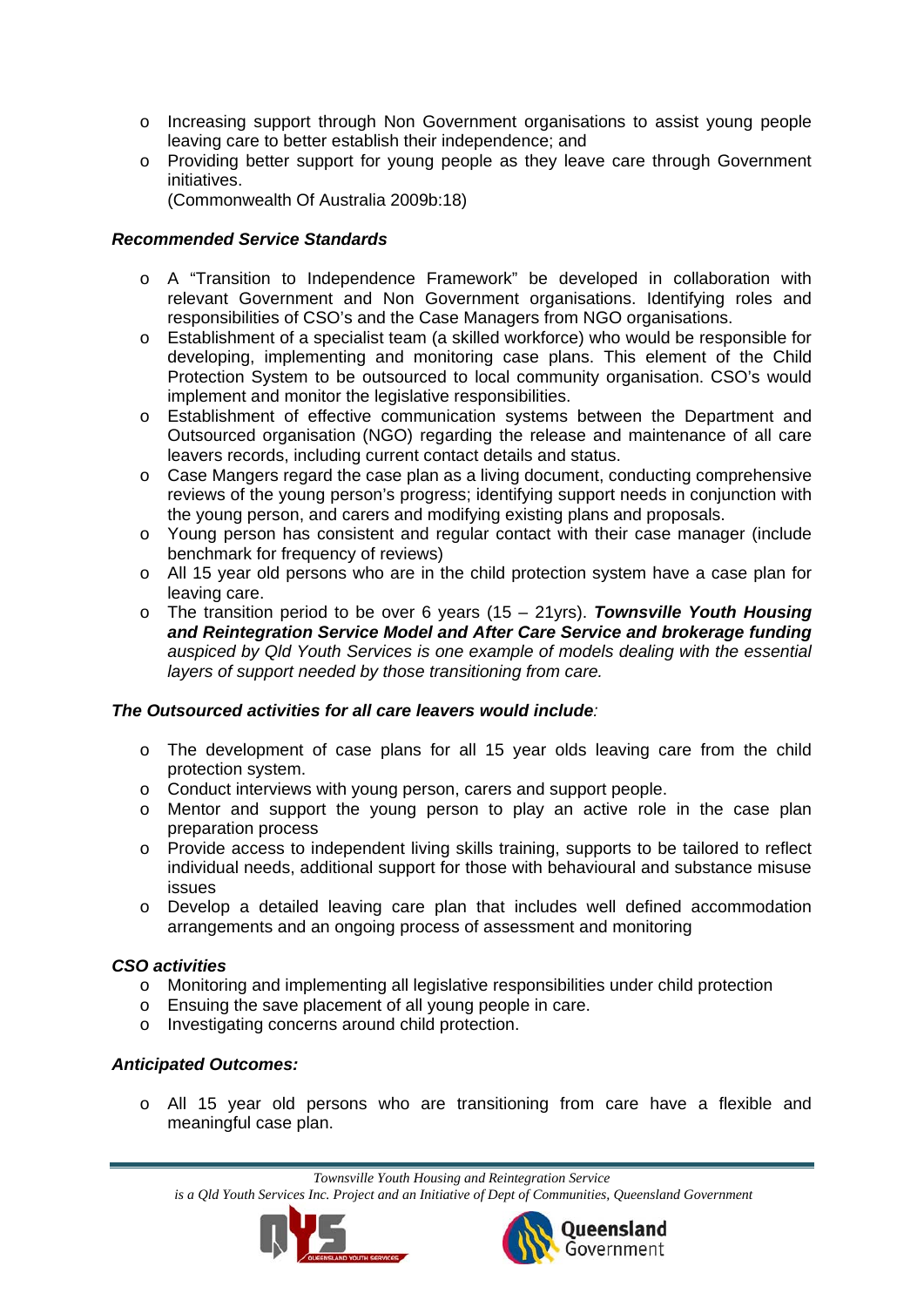- o All young people transitioning into independence from home care have a consistent point of contact.
- o The transition to independence results in youth obtaining life skills to maintain tenancy agreements.
- o Increase number of young person's exiting care obtaining a senior certificate of education.
- o Increase number of young person's exiting care obtaining a certificate II or higher qualification.
- o Increase number of young person's exiting care who obtain part-time or full-time employment.
- $\circ$  Reduction in the number of young person exiting care transitioning into the justice system.

#### *Cost Benefit Analysis*

The impact of young person's having an unsuccessful transition to independence is significant. If the system can effectively help them to transition to self-efficiency and to become a productive member of our society then the long term burden on Government resources is reduced.

| Impact of an unsuccessful<br>transition to independence                                                                                                               | Impact on government resources                                                                                                                    | <b>Estimated Costs</b>                                                                                                                                           |
|-----------------------------------------------------------------------------------------------------------------------------------------------------------------------|---------------------------------------------------------------------------------------------------------------------------------------------------|------------------------------------------------------------------------------------------------------------------------------------------------------------------|
| Young person disengages from<br>school at age 15.                                                                                                                     | Lower education outcomes,<br>reduces opportunities for<br>meaningful employment outcomes.<br>And increases the risk of long term<br>unemployment. | Approx 150 (15 year olds exiting<br>care in the Townsville regions) x<br>\$402.70 x 26 fortnights. \$1 567<br>800 per year.                                      |
| Increase in juvenile crime activity.<br>In Townsville four youth a week are<br>arrested for stealing or for<br>attempting to steal cars.                              | Juvinile crime, increases the strain<br>on Police resources (investigation,<br>interviewing, arrest procedures and<br>court hearings)             | Estimate 5% of those exiting care<br>may be involved in juvenile crime.<br>Costs of Police resources and<br>courts.<br>8 x \$110 per hour X 36 hours<br>\$31 680 |
| Young girls exiting care have a<br>higher rate of teenage pregnancy<br>then their peers.                                                                              | Hospital resources, post natal<br>assistance                                                                                                      | Estimate 10% of those existing<br>care. (15) Hospital care at \$3000<br>per night x 2 nights<br>\$90 000                                                         |
| Youth who have low educational<br>outcomes, and unacceptable social<br>behaviours are at a higher risk of<br>becoming substance users (aerosol<br>sprays, drugs, etc) | Increase in emergency calls, and<br>ongoing mental health problems<br>and would have repeated call outs                                           | Estimate 5% of those exiting care<br>with a minimum of 4 occasions.<br>8 x \$3000 x 4<br>\$96 000                                                                |
| CSO in balance of time allocations<br>to functions. High level of crisis<br>management. Loss of productivity<br>and turn- around time for<br>processing new cases.    |                                                                                                                                                   | ?                                                                                                                                                                |
| <b>Net First year savings</b>                                                                                                                                         |                                                                                                                                                   | \$1 785 480                                                                                                                                                      |

#### *Conclusion:*

Not acting on the provision of initial support for care leavers will result in significant ongoing costs to the Government and the community.

*Townsville Youth Housing and Reintegration Service* 

*is a Qld Youth Services Inc. Project and an Initiative of Dept of Communities, Queensland Government* 



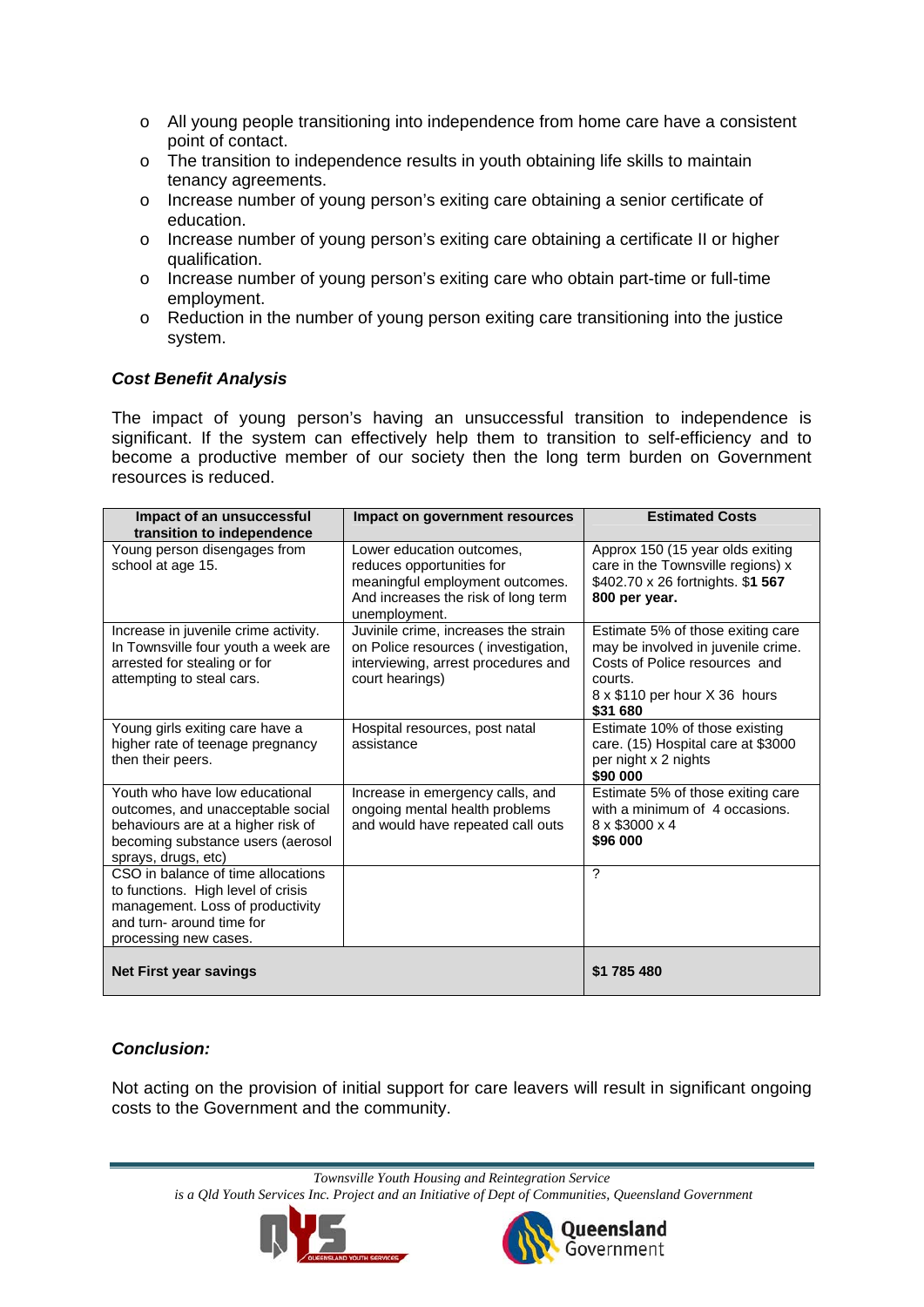McDowell 2008, observed that making programs available at the time of transition "would minimise the need for later interventions and would result in considerable economic savings and generate better outcomes for young people". These programs should be tailored to ensure that the young person has the capacity to sustain a meaningful and independent lifestyle.

Long term, sustainable services tend to be community based and locally driven. The responses to vulnerable young people need to be developed locally and to be tailored to meet the needs of young people. Long term support has been highlighted in National and International literature as a key element in supporting vulnerable young people. (Lemmon 2008). Lemmon reports that 'achieved adulthood' is due to multi-layered, long term support provided until the young person reaches their early to mid 20's. Therefore the recommendation is to continue monitoring the case plan of those exiting care until age 21. The program would progressively move from high support to minimal support, nurturing good decision making and self-empowerment.

#### **QYS Capacity**

Queensland Youth Services are able to develop and implement a well planned, strategically driven Transition to Independence Program within the Townsville Region. The principles underpinning the service would be:

- A systematic coordination of services
- Involvement of services
- Collaboration and cooperation between Government and Non Government organisations
- Voluntary partnerships across services in Townsville
- Comprehensive protocols for data collection to inform service delivery and practice
- Identification of preferred outcomes for young people based on research
- Inclusive participation, (but not prescriptive) of young people, carers, Child Safety officers and relevant people in the planning and decision making
- The investment of a skilled workforce and development and retention of staff

Queensland Youth Services have successfully implemented the Youth Housing and Reintegration services (YHARS) Program for the past two years. Other programs administered by QYS are the, Youth Support Coordinators in the Schools, and the Young Parents Program, and Reconnect (early intervention). QYS has sound financial management practices, and skilled staff. For a further analysis of our capacity you can view our annual report on our website [www.qys.org.au](http://www.qys.org.au/)

Thank you for the opportunity to present this proposal. Please make contact with me if you have any further questions or require further information.

Kind Regards

Lisa Kerr Coordinator Townsville Youth Housing and Reintegration Services

> *Townsville Youth Housing and Reintegration Service is a Qld Youth Services Inc. Project and an Initiative of Dept of Communities, Queensland Government*



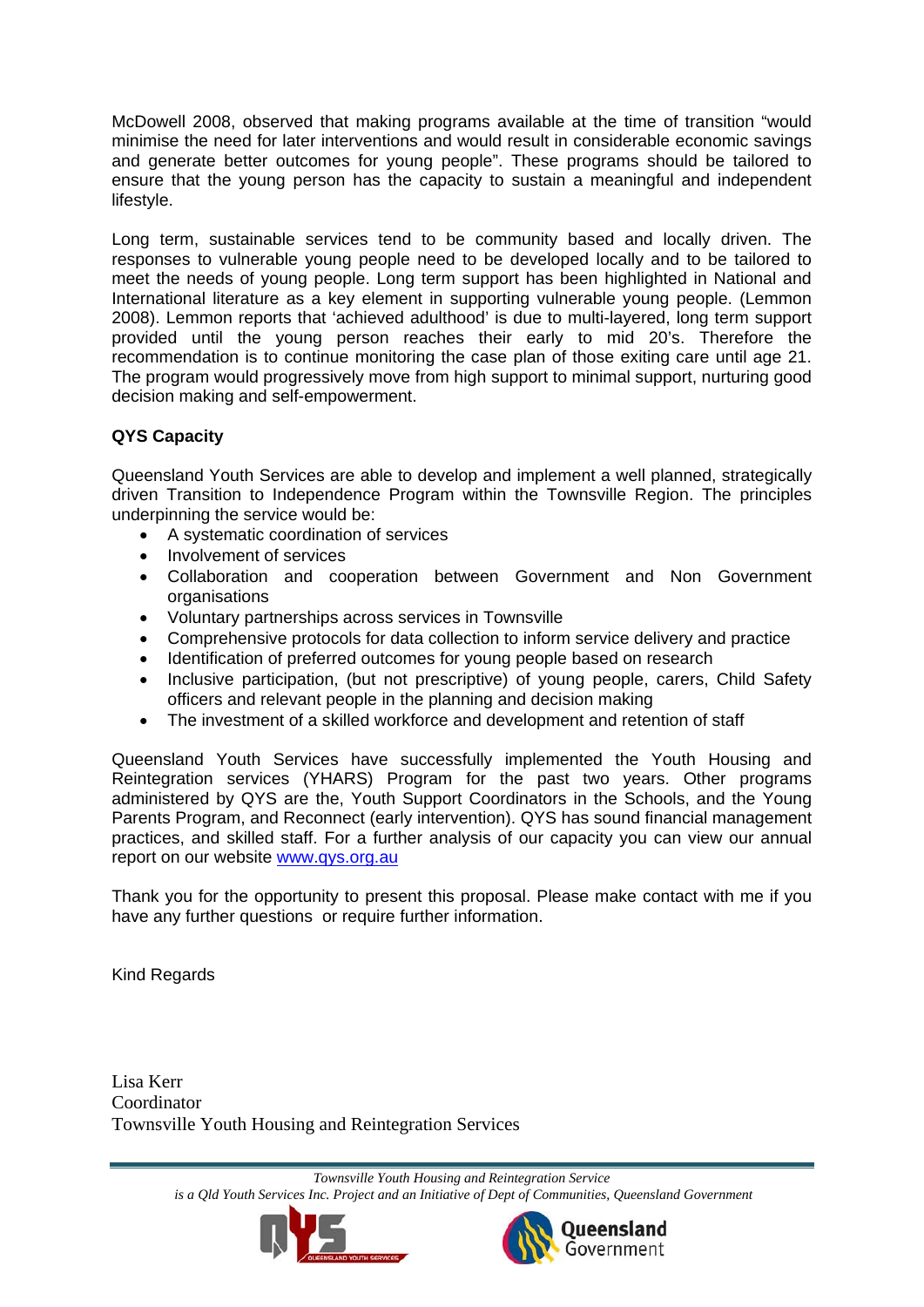#### PROPOSED PROGRAM BUDGET (12 MONTHS)

| <b>Salaries</b><br>x 5 Case Managers<br>(based on approximately 30 cases each)                     | \$361 305 |
|----------------------------------------------------------------------------------------------------|-----------|
| <b>Brokerage funds</b><br>\$500 x 150 participants<br>(training, education expenses, rental bonds) | \$75 000  |
| <b>Lease of Vehicles</b><br>$x$ 2 (car pool for 5 staff to access)                                 | \$15000   |
| <b>Travel &amp; Incidentals</b><br>(regional visits - <i>includes Palm Island, Mt Isa</i> )        | \$ 25 000 |
| <b>Operational Costs</b>                                                                           | \$109 000 |
| (insurance, electricity, stationary, IT, workers comp<br>Superannuation etc)                       |           |
| <b>Management Fee</b><br>15%                                                                       | \$ 87 795 |
|                                                                                                    |           |
| <b>Total cost of Program</b>                                                                       | \$673 100 |
| <b>Total cost per Participant</b>                                                                  | \$4488    |

*Townsville Youth Housing and Reintegration Service is a Qld Youth Services Inc. Project and an Initiative of Dept of Communities, Queensland Government* 



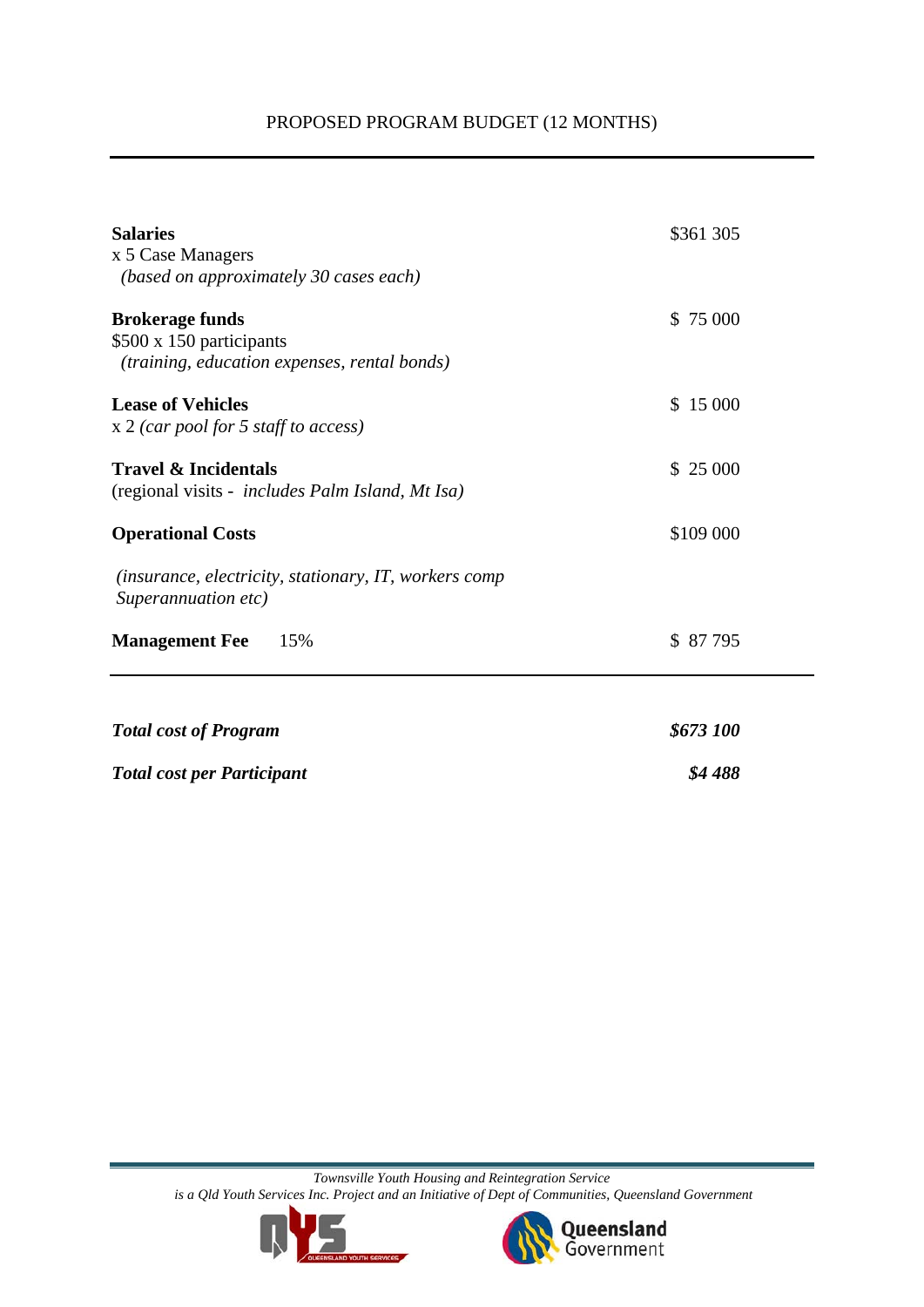



641 Ross River Rd Kirwan 4815 QLD Phone:07 4723 4213 Fax:07 4755 4967 Email: [coordinator@tyhars.org.au](mailto:coordinator@tyhars.org.au) [www.qldyouthservices.org.au](http://www.qldyouthservices.org.au/)

### **Townsville Youth Housing and Re Integration Service**

**Youth housing and Re Integration Service is the Government's initiative to respond to the needs of young people who are homeless or at risk of homelessness. YHARS will target 12- 21years olds who:** 

 **Are transitioning from care from the Department of Child Safety Transitioning to the community after sentence or remand in a Youth detention Centre Have recently exited from care after being subject to statutory interventions Been sleeping rough or a set of the set of the set of the set of the set of the set of the set of the set of the set of the set of the set of the set of the set of the set of the set of the set of the set of the set of th living in unstable or temporary arrangements Disengaged from the Child Protection Centre and are self placing** 

**The YHARS program is funded by the Department of Communities. The goals of the service are to assist young people transition to greater stability and independence through flexible service delivery. TYHARS focuses on empowering young people through casework and intensive support.** 

**Assistance provided includes:** 

|           | <b>Outreach service</b>                         |
|-----------|-------------------------------------------------|
| $\bullet$ | Supporting young people to                      |
|           | apply for and access transitional accommodation |
|           | <b>Reconnecting young</b>                       |
|           | people with family/carers where appropriate     |
|           | Engaging young people in                        |
|           | education, employment and training              |
|           | Supporting young people to                      |
|           | maintain their tenancies                        |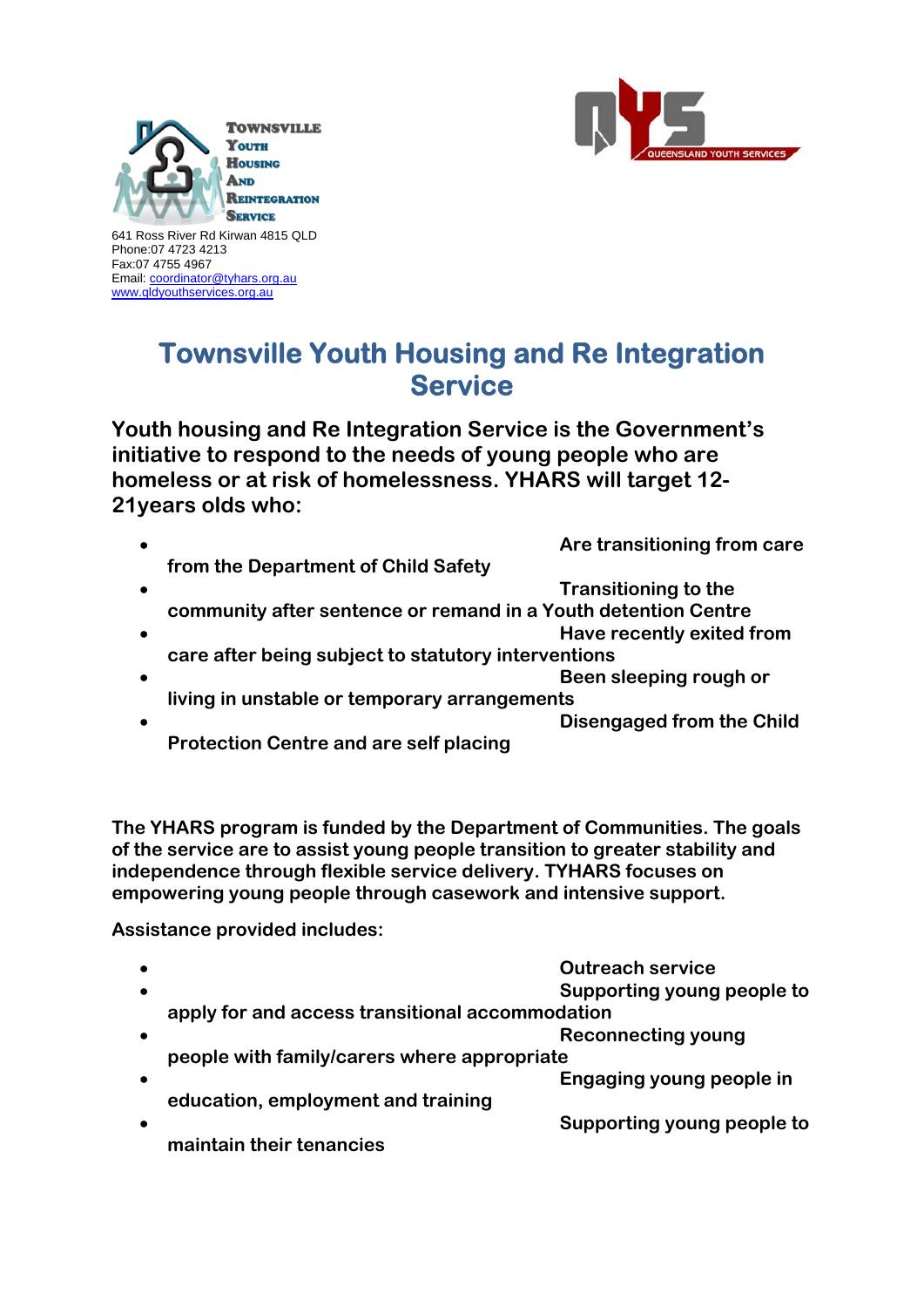**Supporting young people to live independently and successfully** 

**Linking young people into** 

**services, support and long term housing** 

**For more information about the TYHARS service please call the team. The contacts: Townsville – 07 47234213** 

 **Visit the website to obtain a referral form www.qldyouthservices.org.au**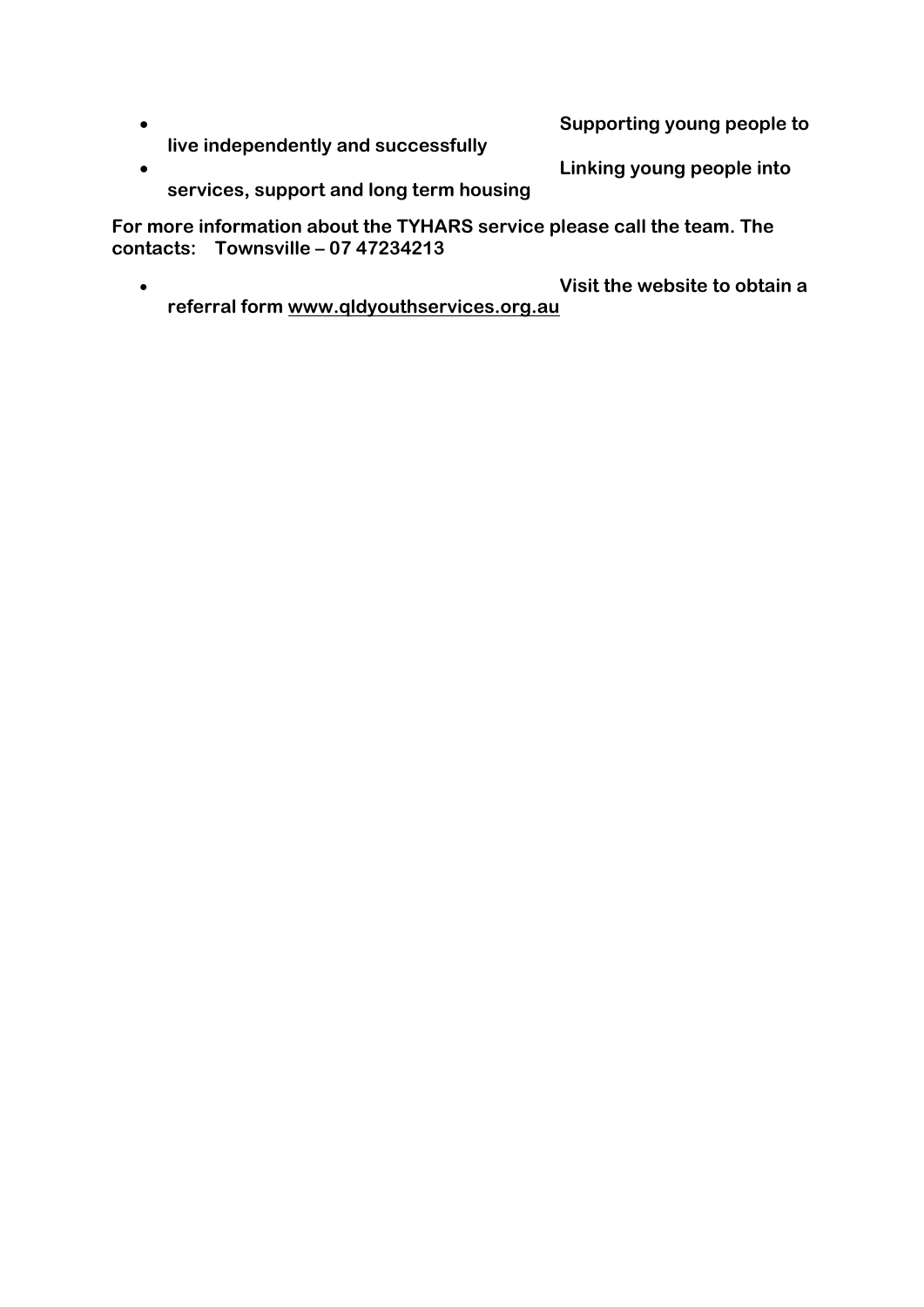## **After Care Service for young people exiting care**

The After Care Service will assist young people aged 18 to 20 years who have left the care of Child Safety Services and who are homeless or at risk of becoming homeless.

The service provides limited case management support and funding to help young people to establish and maintain independent accommodation.

The service is a new initiative of the Queensland Government Implementation Plan for the National Partnership Agreement on Homelessness.

#### **Referrals**

Referrals to the After Care Service can be facilitated by:

- Child Safety Services
- Youth Justice Services
- Youth Detention Centres
- Housing Service Centres
- Centrelink and other government and non-government organisations.

A young person can also self refer to the service.

With the consent of the young person, the following information is required for a referral to the After Care Service:

- the young person's full name, date of birth, address and phone number
- relevant details about the young person's case management plan
- details of the Child Safety Service Centre that managed the young person's child protection order and consent to speak with this centre to verify information provided
- name and contact details of the person from the referring agency.

The Youth Housing and Reintegration Service (YHARS) will undertake an initial screening process to ensure the young person meets the referral criteria. YHARS then decides whether to accept the referral and provide confirmation to the referring agency and young person within two business days.

#### **How the After Care Service works**

The After Care Service is part of the Youth Housing and Reintegration Service in Townsville, Rockhampton, Inala, Toowoomba and Hervey Bay/Maryborough.